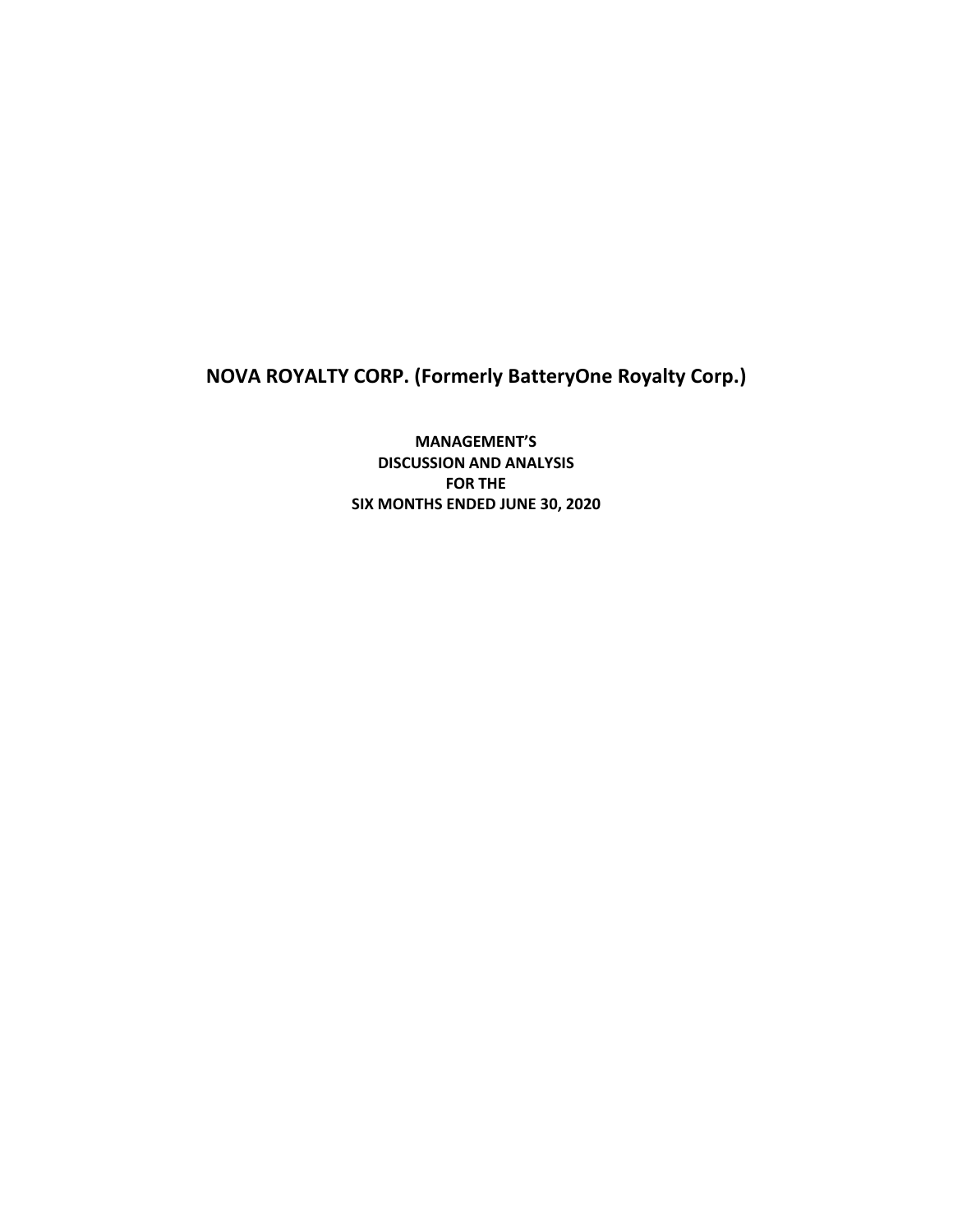#### **GENERAL**

This management's discussion and analysis ("MD&A") for Nova Royalty Corp. (formerly BatteryOne Royalty Corp.) (the "Company" or "Nova") is intended to help the reader understand the significant factors that have affected Nova's performance and such factors that may affect its future performance. This MD&A, which has been prepared as of August 28, 2020, should be read in conjunction with the Company's interim financial statements for the six months ended June 30, 2020 and the related notes contained therewith. The Company reports its financial position, financial performance and cash flows in accordance with International Financial Reporting Standards ("IFRS") as issued by the International Accounting Standards Board ("IASB"). All dollar amounts included in the following MD&A are in Canadian dollars ("CAD") except where otherwise noted.

Additional information relevant to the Company's activities can be found on SEDAR at [www.sedar.com](http://www.sedar.com/) and on the Company's website a[t www.NovaRoyalty.com](http://www.novaroyalty.com/)

### **COMPANY OVERVIEW**

Nova is a royalty company focused on nickel and copper deposits, which it sees as central to the continuing development of electric vehicles and the broader electrification thesis. The Company looks to purchase royalties from prospectors, mining companies, investment funds, and other entities that hold the assets of interest.

Since incorporation in June 2018, the Company has acquired the following royalty assets:

| Property    | <b>Asset Owner(s)</b>                                                    | Location | <b>Stage</b> | Metal                       | <b>Terms</b>           |
|-------------|--------------------------------------------------------------------------|----------|--------------|-----------------------------|------------------------|
|             |                                                                          |          |              |                             |                        |
| NuevaUnión  | Newmont Corporation (50%)/Teck Resources (50%)                           | Chile    |              | Development Copper - Gold   | 2.0% NSR on Copper     |
| Dumont      | Waterton Global Resource Investments (72%)/Karora Resources (28%) Canada |          |              | Development Nickel - Cobalt | 2.0% NSR on All Metals |
| Copper King | Pacific Empire Minerals (100%)                                           | Canada   | Exploration  | Copper - Gold - Silver      | 1% NSR on All Metals   |
| Nub East    | Pacific Empire Minerals (100%)                                           | Canada   | Exploration  | Copper - Gold               | 1% NSR on All Metals   |
| <b>NWT</b>  | Pacific Empire Minerals (100%)                                           | Canada   | Exploration  | Copper - Gold               | 1% NSR on All Metals   |
| Pinnacle    | Pacific Empire Minerals (100%)                                           | Canada   | Exploration  | Copper - Gold               | 1% NSR on All Metals   |

## **SUMMARY OF ROYALTY INTERESTS**

Nueva Union Project – Nova owns a 2.0% NSR on the Nueva Union project, a 50-50 Joint Venture between Teck Resources and Newmont Corporation. The NSR relates to copper revenues from the Cantarito Claim within the La Fortuna deposit. Teck Resources previously guided for a release of a Bankable Feasibility Study for Nueva Union by the first quarter of 2020. As of December 31, 2019, Teck Resources reported Proven and Probable Reserves at La Fortuna of 682 million tonnes at 0.51% copper and 0.47 g/t gold<sup>1</sup>.

Dumont Project – Nova owns a 2.0% NSR on the Dumont project in Quebec. The NSR is on a portion of the deposit, representing approximately 21% of the Measured & Indicated Resources as of July 11, 2019. Dumont is wholly owned by Waterton Global Resource Investments, which on July 28, 2020, completed the buyout of the 28% interest of Karora Resources Inc. (TSX: KRR.TO), for total consideration of up to C\$48mm. In July 2019, Dumont published Proven and Probable Reserves of 1.028 billion tonnes grading 0.27% Nickel, Measured Resources of 372 million tonnes grading 0.28% Nickel and Indicated Resources of 1.293 billion tonnes grading 0.26% Nickel<sup>2</sup>.

<sup>&</sup>lt;sup>1</sup> Source: Teck Annual Information Form dated February 26, 2020.

<sup>&</sup>lt;sup>2</sup> Source: Dumont Feasibility Study Technical Report NI 43-101 dated July 11, 2019.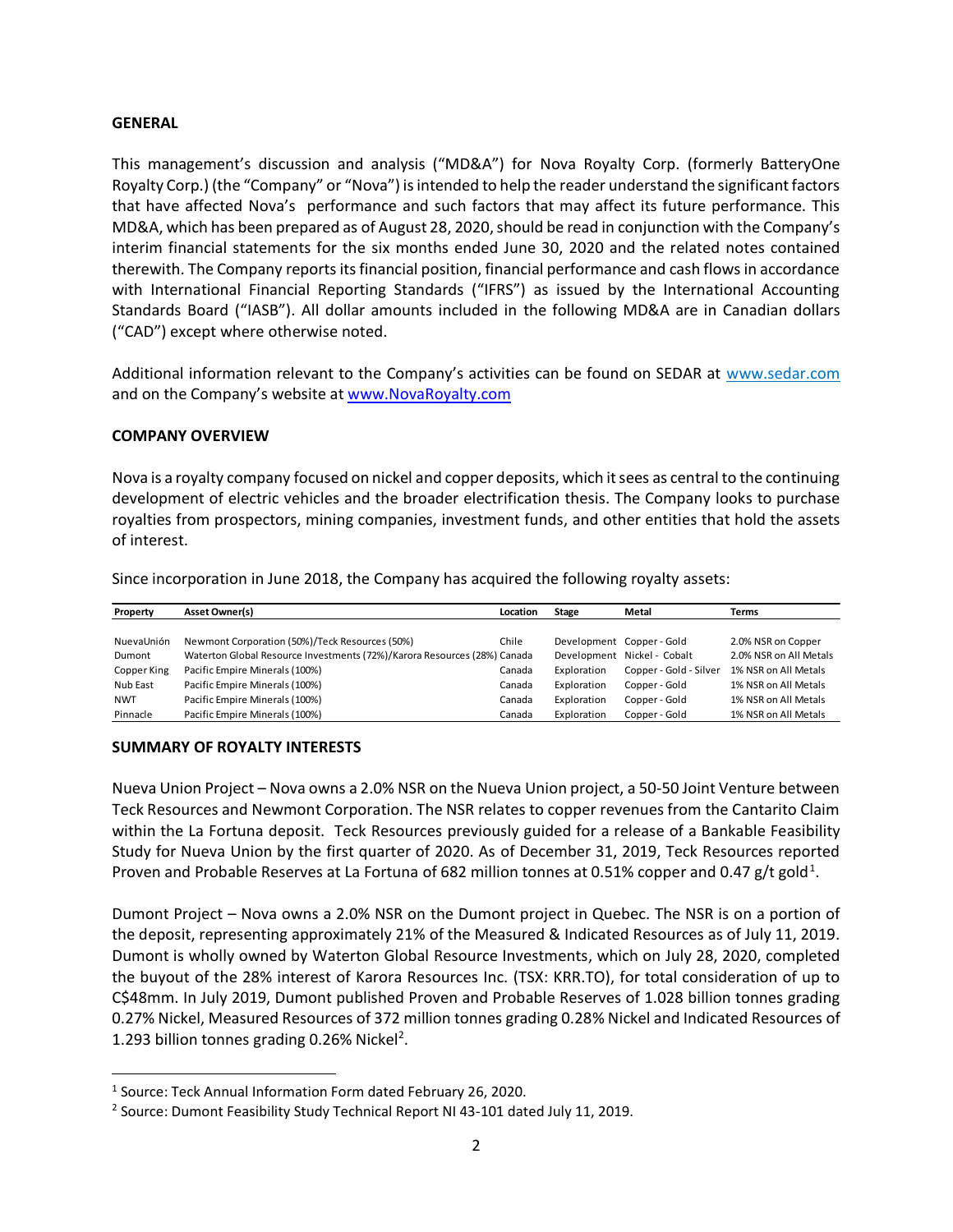British Columbia Copper Belt – Nova owns 1.0% NSR interests on four early stage exploration properties in the British Columbia copper belt, which it acquired from 100% project owner, Pacific Empire Minerals Corp., in March 2019. The properties include:

- Copper King: The 4,178-hectare Copper King project is located 45 km south of the Kemess project controlled by Centerra Gold (TSX: CG.TO). Historical drilling includes 64 meters at 0.17% Cu, 9.2 meters at 0.15% Cu, 4.6 meters at 0.40% Cu, and 10.7 meters at 0.15% Cu.
- Nub East: The 1,258-hectare Nub East Property is an alkalic porphyry property in north-central British Columbia, located 27 kilometers north of Kemess.
- NWT: The 5,712-hectare NWT project is a copper-gold project located approximately 65 kilometers northwest of Centerra's Mount Milligan project and 25 kilometers southeast of the Stardust project owned by Sun Metals Corp.
- Pinnacle Reef: The Pinnacle Reef project is located 3 kilometers southeast of the NWT project

# **KEY EVENTS FOR THE SIX MONTHS ENDED JUNE 30, 2020 AND SUBSEQUENTLY**

**REVENUE AND EXPENDITURES:** During the six months ended June 30, 2020 ("Q2"), the Company recorded a net loss of \$1,012,843. The loss for Q2 was made up of general and administration expenditures of \$1,088,334, of which \$670,919 was related to share-based payments, \$189,280 related to consulting fees and \$179,207 related to professional fees. These were offset by a gain of \$75,491 in other items related to an unrealized foreign exchange adjustment.

**NUEVA UNION ROYALTY AGREEMENT:** In February 2020, the Company acquired an existing 2.0% NSR royalty on future copper production on the Cantarito claim of the La Fortuna deposit in the Huasco Province in the Atacama Region of Chile. The acquisition was completed as a joint venture with Metalla Royalty & Streaming Ltd. ("Metalla") with the companies having formed a special purpose vehicle to hold the Cantarito royalty. The total acquisition value is US\$8 million, with US\$3 million cash on closing (paid), US\$1 million cash in 12 months after closing, and US\$4 million at commercial production from the Royalty, to be paid equally in cash and common shares of the purchasers. All acquisition payments will be split pro rata with Nova paying 75% and Metalla 25%.

**SPECIAL WARRANTS FINANCING:** In February 2020, the Company issued 11,693,172 special warrants of the Company for gross proceeds of \$5,846,586. Each special warrant had a subscription price of \$0.50 and will be deemed exercised into one unit of the Company for no additional consideration, on the earlier of (i) becoming a reporting issuer and obtaining a listing of the common shares of the Company on a recognized stock exchange in Canada; (ii) a transaction that provides holders of the special warrants with comparable liquidity; or (iii) the date that is four months and one day following the Closing. Each Unit consists of one common share and one-half of one common share purchase warrant. Each warrant shall entitle the holder thereof to purchase one common share at an exercise price of \$1.00 at any time up to 24 months following the closing subject to an acceleration clause.

**FINAL PROSPECTUS AND LISTING**: In August 2020, the Company filed and obtained a receipt for its final non-offering prospectus, and received conditional approval to list the Company's common shares on the TSX Venture Exchange ("TSXV") subject to the completion of customary requirements, including the receipt of all required documentation. Once the Company receives final approval from the TSXV, the common shares of the Company will trade on the TSXV under the ticker symbol "NOVR". The Company has not yet determined a listing date for its common shares. The final non-offering prospectus qualifies the distribution of the securities underlying 11,693,172 units of the Company ("Qualified Unit") issuable for no additional consideration upon the exercise of 11,693,172 special warrants of the Company. Each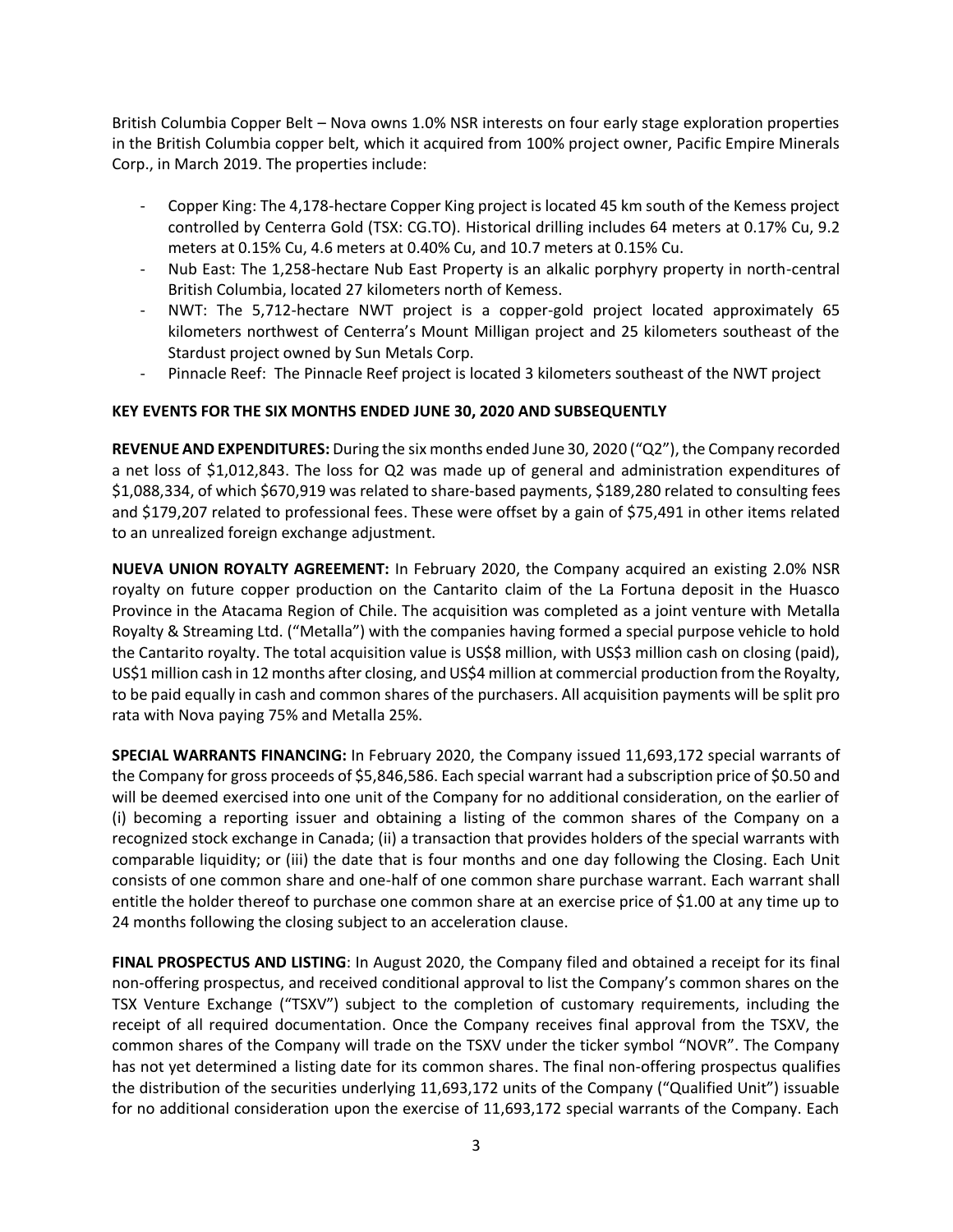Qualified Unit consists of one common share in the capital of the Company and one half of one common share purchase warrant. Each whole Underlying Warrant will entitle the holder thereof to acquire one common share at an exercise price of \$1.00 per Warrant Share for a period of 24 months following the date of issuance, subject to acceleration in certain events.

# **FINANCIAL CONDITION, LIQUIDITY AND CAPITAL RESOURCES**

The Company considers items included in shareholders' equity as capital. The Company's objective when managing capital is to safeguard the Company's ability to continue as a going concern, so that it can continue to provide returns for shareholders and benefits for other stakeholders.

As at June 30, 2020, the Company had a working capital surplus of \$1,264,598 (December 31, 2019 – deficit \$94,031). Working capital increased due to cash provided by financing activities of \$5,694,854  $(2019 - $963,580)$ , offset with cash used in operating activities of \$272,694 (2019 – \$245,692), and cash used in investing activities of \$3,025,257 (2019 - \$1,879,999). Cash provided by financing activities relates to the issuance of Special Warrants (2019 – issue of common shares), and cash used in investing activities relates to the purchase of royalty interests for both periods.

The Company has granted 3,150,000 incentive stock options, of which 1,575,000 are exercisable as at June 30, 2020 to management, directors, and consultants of the Company pursuant to the Company's stock option plan. The Company also has 11,093,810 warrants outstanding with a weighted average exercise price of \$0.27 per share. See "Risks and Uncertainties" and "Forward looking statements" in this MD&A for risks related to the Company's expectations and ability to obtain sources of funding. Nova has no fixed cash payment obligations on any of its projects. There has been no change in approach to managing capital in the past twelve months and management believes it will have sufficient working capital to undertake its current business and the budgets associated with those plans for the next twelve months.

The Company is not subject to externally imposed capital requirements as at June 30, 2020.

As at June 30, 2020, the Company had cash of \$2,458,640. Management of cash balances is conducted inhouse based on internal investment guidelines. Cash is deposited with major Canadian financial institutions. Cash required for immediate operations is held in a chequing account and excess funds may be invested in accordance with the Company's capital resource objectives.

## **Cash Used in Operating Activities**

Cash used in operating activities was \$272,694 for the six months ended June 30, 2020 (2019 – \$245,692) and represents expenditures primarily on general and administrative expenses for both periods. The cash used in operations was comparable with cash used in the prior period.

## **Cash Used in Investing Activities**

Cash used in investing activities for the six months ended June 30, 2020 was \$3,025,257 compared to cash used in investing activities of \$1,879,999 for the comparative period. Cash used in investing activities is highly dependent on the timing and acquisition of royalty interests.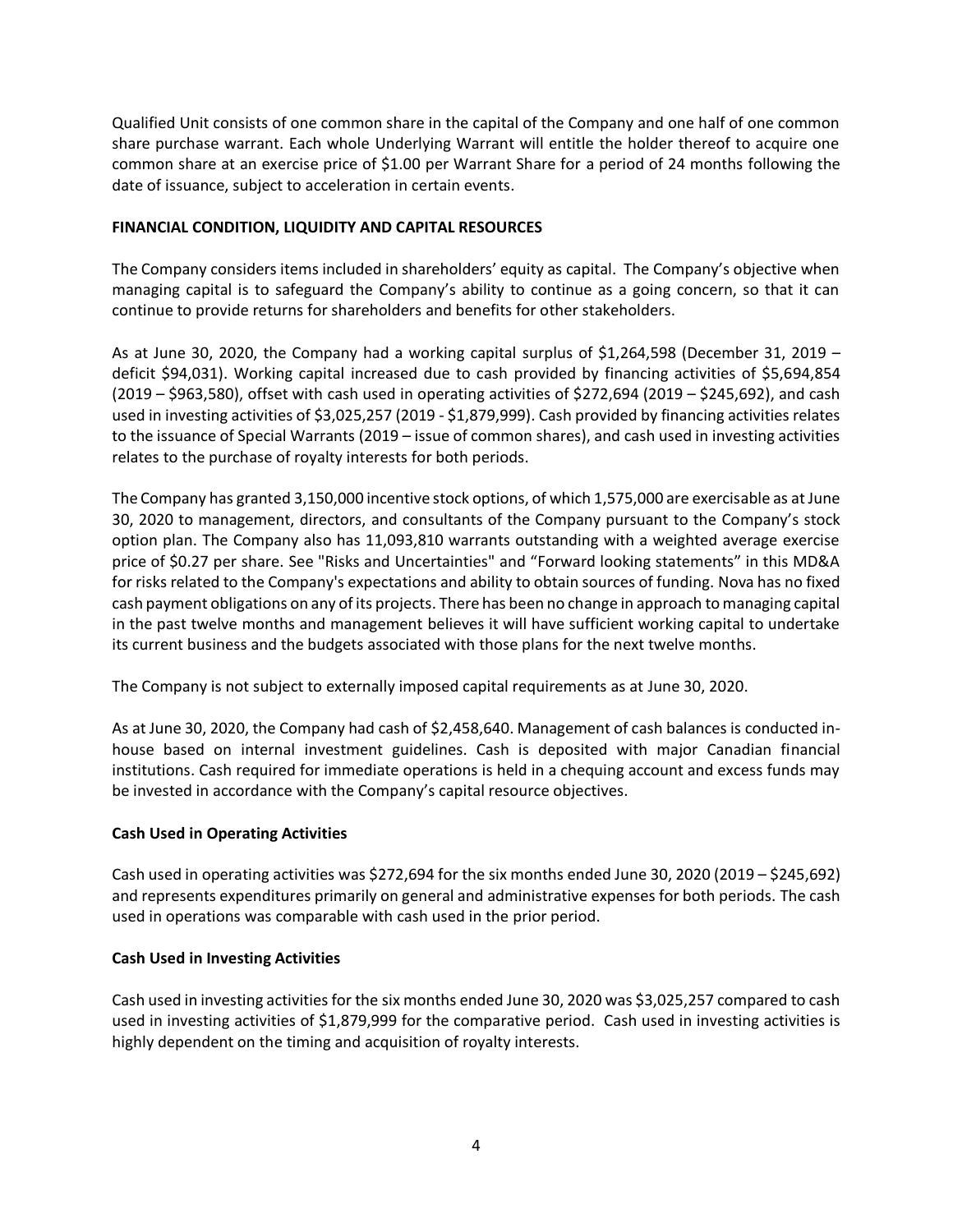### **Cash Generated by Financing Activities**

Cash generated by financing activities for the six months ended June 30, 2020 was \$5,694,854 (2019 – \$963,580) and consisted of \$5,846,586 (2019 - \$964,650) in proceeds from the sale of special warrants (2019 - common shares) less \$239,232 (2019 - \$1,070) in share issuance costs, and \$87,500 (2019 - \$Nil) in funds received for options exercised subsequent to June 30, 2020.

### **RESULTS OF OPERATIONS AND SELECTED FINANCIAL INFORMATION**

### **Summary of Quarterly Results**

The following table provides selected financial information for the three months ended June 30, 2020 and 2019. There is no requirement to present financial information for interim periods prior to the Company becoming a reporting issuer if the Company has not previously prepared financial statements for those periods.

| <b>Quarter Ended</b>                            | June 30, 2020 | March 31, 2020 | June 30, 2019 | March 31, 2019 |
|-------------------------------------------------|---------------|----------------|---------------|----------------|
| <b>Financial results</b>                        |               |                |               |                |
| General and administration costs (not including |               |                |               |                |
| share-based payments)                           | 267.249       | $150,166$ \$   | 83.694 \$     | 28,878         |
| Share-based payments                            | 153,594       | 517,325        | 152,333       | 75,220         |
| Net loss                                        | 472,590       | 540.253        | 235.978       | 102,951        |
| Net loss per share-basic and diluted            | 0.02          | 0.02           | 0.01          | 0.01           |

The Company's net loss varies mainly due to the level of operations activities and due diligence undertaken on new prospects, as well as the timing of share-based payments.

#### **Three Months Ended June 30, 2020**

During the three months ended June 30, 2020, the Company incurred a net loss of \$472,590 (2019 - \$235,978). The loss for the three months then ended was comprised of \$420,843 (2019 - \$236,027) of general and administration expenditures including share – based payments of \$153,594 (2019 - \$152,333), and a loss from other items of \$51,747 (2019 – gain of \$49). Some items to note from year to year include the following:

The Company paid or accrued \$114,363 (2019 - \$44,284) in compensation to management and consultants. The increase from the comparative period is directly related to the start date of compensation paid to management being April 30, 2019. As such, only 4 months of compensation are included in the comparative period. Additional compensation for the current period includes the payment of certain consultants in Chile and Peru related to the ongoing review and management of royalty interests.

Professional fees of \$125,414 (2019 – \$27,819) were included in general and administrative costs. The increase is directly related to legal and auditor fees incurred as a result of the Company's filing of its prospectus and listing application.

Included in general and administrative expenditures for the three months ended June 30, 2020 was, sharebased payments expense of \$153,594 (2019 - \$152,333), of which \$42,751 (2019 - \$202,552) represents the fair value of options vested during the period with the offsetting amounts credited to reserves, and \$110,843 (2019- \$Nil) represents the fair value of restricted share units ("RSU") vesting during the period.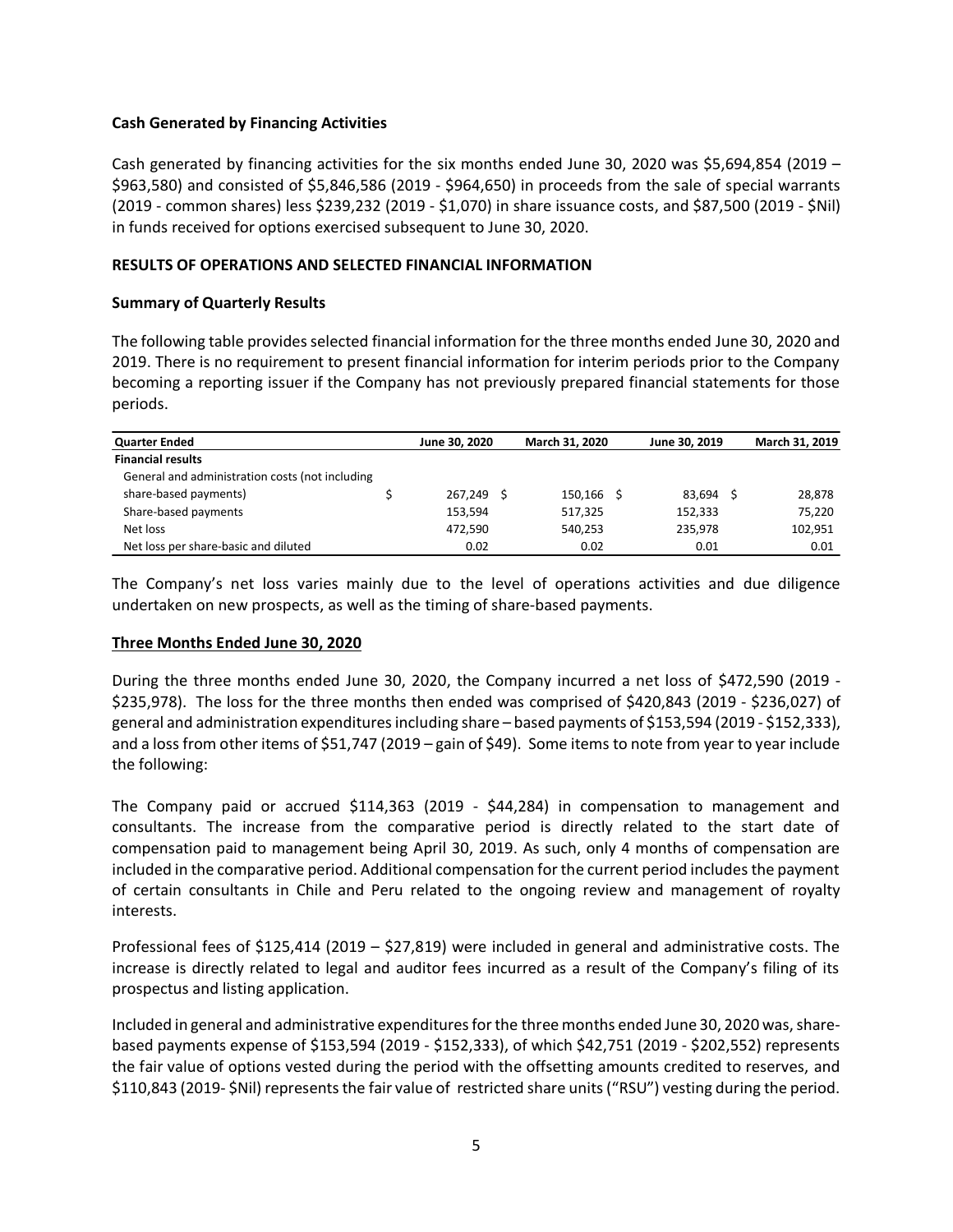During the three months ended June 30, 2020, the Company also had a loss of \$51,747 (2019 – gain of \$49) for foreign exchange. This was directly the result of holding significant United States dollars ("USD") cash balances as at June 30, 2020. The USD cash was generated from the sale of special warrants in the period, combined with the weakening of USD against the CAD which is the Company's reporting currency during the period.

It should be noted that many of the Company's personnel and professional expenditures are denominated in United States dollars and an increase or decrease in the value of the USD compared to the Canadian dollar, which is the reporting currency of the Company, will increase or decrease expenditures.

## **Six Months Ended June 30, 2020**

During the six months ended June 30, 2020, the Company incurred a net loss of \$1,012,843 (2019 - \$338,932). The loss for the six months then ended was comprised of \$1,088,334 (2019 - \$340,125) of general and administration expenditures including share – based payments of \$670,919 (2019 - \$227,553), and a gain from other items of \$75,491 (2019 – \$1,193). The significant items to note for the current period compared to the prior period are consistent with the significant items for the three months ended June 30, 2020 compared to the three months ended June 30, 2019. In addition, to the discussion for the three months ended, share-based payments increased from \$227,553 for the six months ended June 30, 2019 to \$670,919 for the six months ended June 30, 2020. The increase was primarily related to 2,700,000 RSU's valued at \$560,843 granted and vested during the current six-month period. There was no comparative RSU grant for the comparative period. The share-based payment for the RSU's was in addition to the vesting of stock options.

# **OFF BALANCE SHEET ARRANGEMENTS**

The Company has no off-balance sheet arrangements.

## **TRANSACTIONS WITH RELATED PARTIES**

The Company entered into certain transactions with key management personnel, which the Company has defined as Officers and Directors of the Company. The aggregate value of these transactions and outstanding balances are as follows:

| <b>Six Months Ended</b> | June 30, 2020   | June 30, 2019 |
|-------------------------|-----------------|---------------|
| <b>Consulting fees</b>  |                 |               |
| Alex Tsukernik          | \$<br>84,795 \$ | 53,675        |
| Share - based payments  |                 |               |
| Alex Tsukernik          | 266,736         | 42,151        |
| Parviz Farsangi         | 36,400          | 9,645         |
| Denis Silva             | 22,189          | 6,430         |
| Robert Leckie           | 23,936          | 9,645         |
|                         | 434,056         | 121,546       |

During the six months ended June 30, 2020, the Company paid or accrued \$106,507 (2019 - \$1,192) for professional services and \$46,312 (2019 - \$30,996) for share issue costs, and \$50,281 (2019 - \$2,955) in royalty interest costs to Gowling WLG (Canada) LLP ("Gowling") a law firm in which a director is a former partner.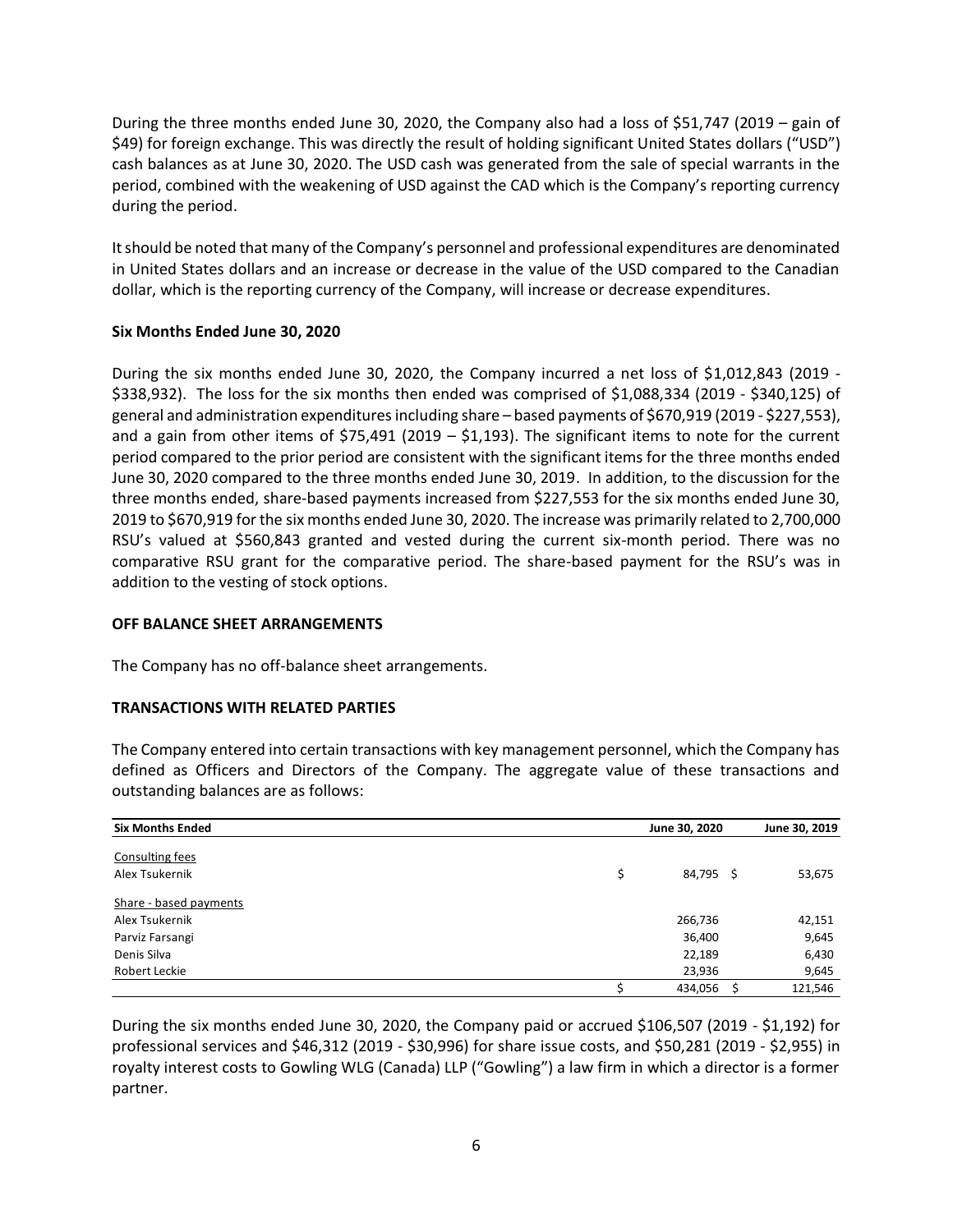Also, during the six months ended June 30, 2020, the Company paid or accrued \$38,572 (2019 - \$15,000l) to Seabord Services Corp. ("Seabord"). Seabord provides the following services: A Chief Financial Officer ("CFO"), a Corporate Secretary, accounting and administration staff, and office space to the Company. The CFO and Corporate Secretary are employees of Seabord and are not paid directly by the Company.

As at June 30, 2020, included in accounts payable and accrued liabilities is \$3,410 (December 31, 2019 - \$1,847) to key management personnel for fees and reimbursable expenses, \$7,143 (December 31, 2019 - \$45,000) to Seabord, and \$122,748 (December 31, 2019 - \$102,741) to Gowling.

During the six months ended June 30, 2020, the Company issued 200,004 common shares to Seabord Services Corp. for settlement of \$76,430 in debt related to services provided.

There were no changes to the Company's board of directors or management during, or subsequent to the three months ended June 30, 2020.

## **COMMITMENTS**

The Company may be required to make payments related to its royalty interests, including milestone payments subject to certain achievements being met related to the Nueva Union royalty acquisition.

### **ACCOUNTING PRONOUNCEMENTS**

### **Accounting standards adopted during the period**

Please refer to the Company's unaudited condensed interim financial statements for the six months ended June 30, 2020 on SEDAR at [www.Sedar.com.](http://www.sedar.com/)

#### **Accounting pronouncements not yet effective**

Please refer to the Company's unaudited condensed interim financial statements for the six months ended June 30, 2020 on SEDAR at [www.Sedar.com.](http://www.sedar.com/)

#### **RISK AND CAPITAL MANAGEMENT: FINANCIAL INSTRUMENTS**

Please refer to the Company's unaudited condensed interim financial statements for the six months ended June 30, 2020 on SEDAR at [www.Sedar.com.](http://www.sedar.com/)

#### **Critical Accounting Judgments and Significant Estimates and Uncertainties**

Please refer to the Company's unaudited condensed interim financial statements for the six months ended June 30, 2020 on SEDAR at [www.Sedar.com.](http://www.sedar.com/)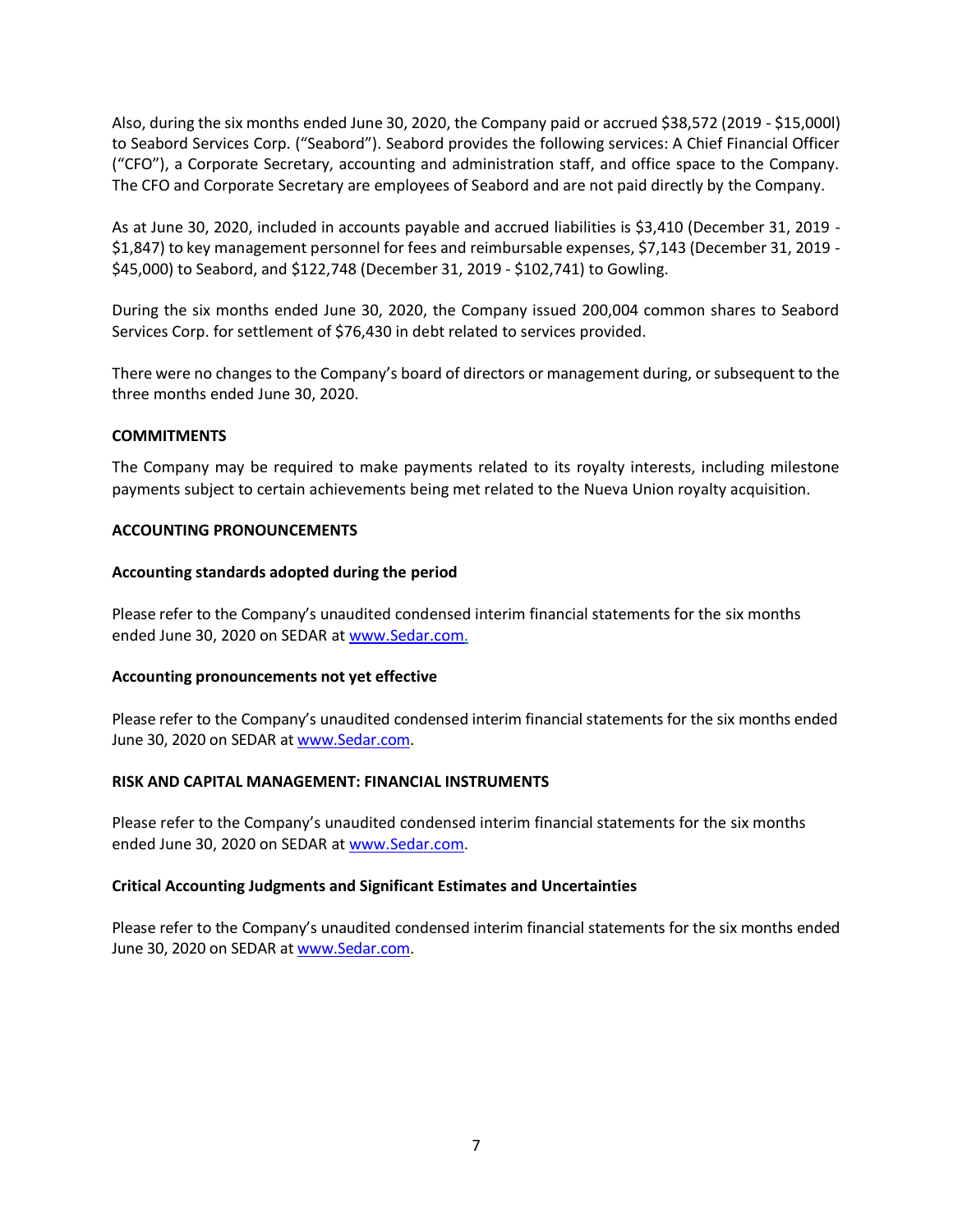#### **RISKS AND UNCERTAINTIES**

The Company has identified the following risks and uncertainties which are consistent with those risks and uncertainties identified for the year ended December 31, 2019: Changes in Commodity Prices that underlie Royalties, the Impact of the current COVID-19 pandemic may significantly impact Nova, Nova Has No Control Over Mining Operations, Variations in Foreign Exchange Rates, Delay Receiving or Failure to Receive Payments, Third-Party Reporting, Disclosure Regarding Operations, Strategy for Acquisitions, Nova Cash Flow Risk, Rights of other Interest-Holders, Defects in Royalties, Change in Material Assets, Dependence on Key Personnel, Negative Cash Flow from Operations, Dividends, Competition, Project Operators may not Respect Contractual Obligations, Unknown Defects, Enforceability, Conflicts of Interest, Global Financial Conditions, Public Health Crisis, Natural Disasters, Terrorist Acts, Civil Unrest, Pandemics and Other Disruptions and Dislocations, Future Financing; Future Securities Issuances, Litigation affecting Properties, Changes in Tax Laws Impacting Nova, Credit and Liquidity Risk, Information Systems and Cyber Security, Activist Shareholders, Reputation Damage, Expansion of Business Model, and Risks Related to Mines and Mining Operations including Risk Factors applicable to Owners and Operators of Properties in which Nova holds an Interest, Exploration, Development and Operating Risks, Climate Change, Commodity Prices, Environmental Risks, Government Regulation, Permits and Authorizations, Permitting and Access, Infrastructure, Dependence on Operator's Employees, Mineral Resource and Mineral Reserve Estimates, Depleted Mineral Reserve Replacement, Uninsured Risks, Land Title, International Interests, Developing Economies, Permitting, Construction and Development, and Indigenous Peoples.

## **OUTSTANDING SHARE DATA**

The Company's authorized share capital consists of an unlimited number of common shares and preferred shares without par value. As at the date of this MD&A, the Company has 24,740,902 common shares issued and outstanding. There are also 2,900,000 stock options with an expiry date of March 1, 2024, and 11,093,810 warrants outstanding with expiry dates ranging from October 15, 2020 to January 16, 2024.

As of the date of this MD&A, the Company has also issued 11,693,172 special warrants of the Company. Each special warrant will be deemed exercised into one unit of the Company for no additional consideration, on the earlier of (i) becoming a reporting issuer and obtaining a listing of the common shares of the Company on a recognized stock exchange in Canada; (ii) a transaction that provides holders of the special warrants with comparable liquidity; or (iii) the date that is four months and one day following the closing. Each unit will consist of one common share and one-half of one common share purchase warrant. Each warrant shall entitle the holder thereof to purchase one common share at an exercise price of \$1.00 at any time up to 24 months following the closing subject to an acceleration clause.

## **QUALIFIED PERSON**

Technical information contained in this MD&A has been reviewed and approved by Christian Rios, AIPG Certified Professional Geologist, Advisor to Nova and a Qualified Person as defined in National Instrument 43-101 Standards of Disclosure for Mineral Projects.

## **CAUTIONARY STATEMENT ON FORWARD-LOOKING STATEMENTS**

This MD&A contains "forward-looking information" and "forward-looking statements" within the meaning of applicable Canadian securities legislation. The forward-looking statements herein are made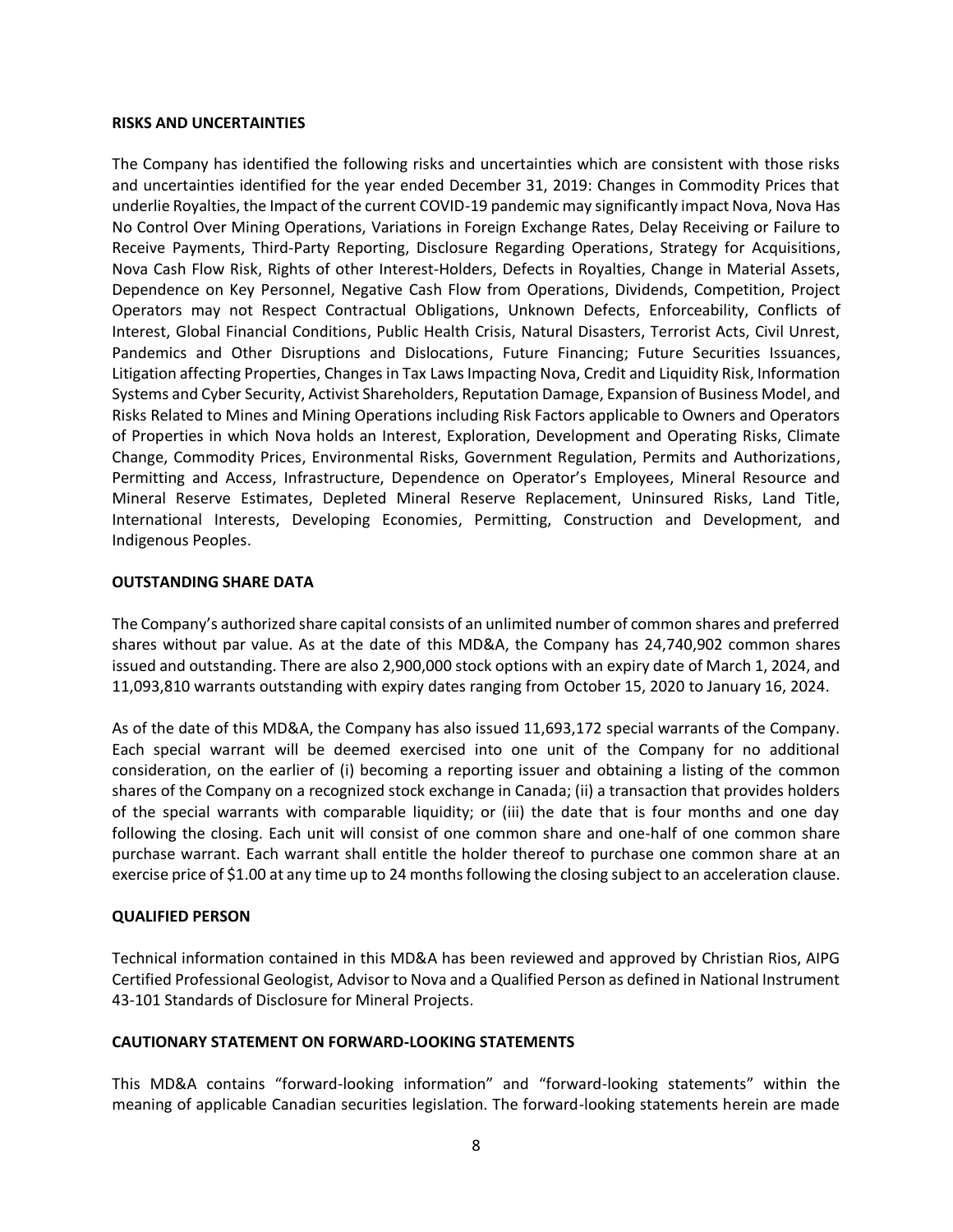as of the date of this MD&A only and the Company does not assume any obligation to update or revise them to reflect new information, estimates or opinions, future events or results or otherwise, except as required by applicable law.

Often, but not always, forward-looking statements can be identified by the use of words such as "plans", "expects", "is expected", "budgets", "scheduled", "estimates", "forecasts", "predicts", "projects", "intends", "targets", "aims", "anticipates" or "believes" or variations (including negative variations) of such words and phrases or may be identified by statements to the effect that certain actions "may", "could", "should", "would", "might" or "will" be taken, occur or be achieved. Forward-looking information in this MD&A includes, but is not limited to, statements with respect to future events or future performance of Nova, disclosure regarding any payments to be paid to Nova by property owners or operators of mining projects pursuant to net smelter returns and other royalty agreements of Nova, management's expectations regarding Nova's growth, results of operations, estimated future revenues, carrying value of assets, future dividends, and requirements for additional capital, production estimates, production costs and revenue, future demand for and prices of commodities, expected mining sequences, business prospects and opportunities, other statements regarding the impact of the COVID-19 pandemic and measures taken to reduce the spread of COVID-19 on the Company's operations and overall business, statements regarding the temporary duration of the COVID-19 pandemic. Such forward-looking statements reflect management's current beliefs and are based on information currently available to management.

Forward-looking statements involve known and unknown risks, uncertainties and other factors, which may cause the actual results, performance or achievements of the Company to be materially different from any future results, performance, or achievements expressed or implied by the forward-looking statements. A number of factors could cause actual events or results to differ materially from any forwardlooking statements, including, without limitation: fluctuations in the prices of the primary commodities that drive royalty agreements; fluctuations in the value of the U.S. dollar and any other currency in which revenue may be generated, relative to the Canadian dollar; changes in national and local government legislation, including permitting and licensing regimes and taxation policies and the enforcement thereof; regulatory, political or economic developments in any of the countries where properties in which the Company holds a royalty interest are located or through which they are held, measures taken by the Company, governments or partner operators in response to the COVID-19 pandemic or otherwise that, individually or in the aggregate, materially affect the Company's ability to operate its business, risks related to the operators of the properties in which the Company holds a royalty interest, including changes in the ownership and control of such operators; influence of macroeconomic developments; business opportunities that become available to, or are pursued by the Company; reduced access to debt and equity capital; litigation; title, permit or license disputes related to interests on any of the properties in which the Company holds a royalty interest; whether or not the Company is determined to have "passive foreign investment company" ("PFIC") status as defined in Section 1297 of the United States Internal Revenue Code of 1986, as amended; the ability to maintain adequate controls as required by law; potential changes in Canadian tax treatment of offshore revenues (if any); excessive cost escalation as well as development, permitting, infrastructure, operating or technical difficulties on any of the properties in which the Company holds a royalty interest; the possibility that actual mineral content may differ from the reserves and resources contained in technical reports; rate and timing of production differences from resource estimates, other technical reports and mine plans; risks and hazards associated with the business of development and mining on any of the properties in which the Company holds a royalty interest, including, but not limited to unusual or unexpected geological and metallurgical conditions, slope failures or cave-ins, flooding and other natural disasters, terrorism, civil unrest or an outbreak of contagious